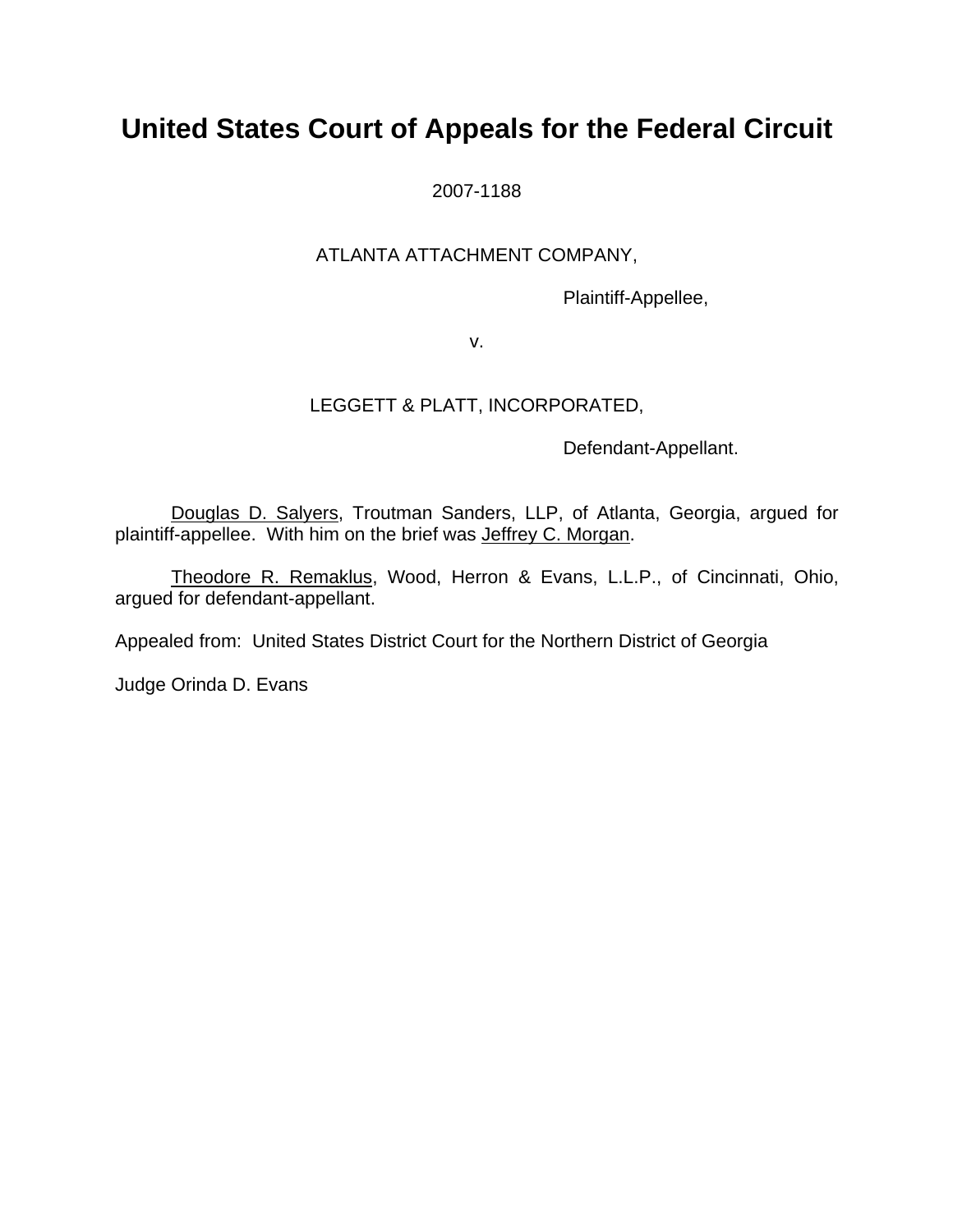## **UNITED STATES COURT OF APPEALS FOR THE FEDERAL CIRCUIT**

2007-1188

### ATLANTA ATTACHMENT COMPANY,

Plaintiff-Appellee,

v.

### LEGGETT & PLATT, INCORPORATED,

Defendant-Appellant.

Appeal from the United States District Court for the Northern District of Georgia in case no. 1:05-CV-1071, Judge Orinda D. Evans.

> DECIDED: February 21, 2008 \_\_\_\_\_\_\_\_\_\_\_\_\_\_\_\_\_\_\_\_\_\_\_

\_\_\_\_\_\_\_\_\_\_\_\_\_\_\_\_\_\_\_\_\_\_

Before MAYER, DYK and PROST, Circuit Judges.

Opinion for the court filed by Circuit Judge MAYER. Concurring opinion filed by Circuit Judge PROST, in which Circuit Judge DYK joins.

Leggett & Platt, Inc. appeals the judgment of the United States District Court for the Northern District of Georgia granting Atlanta Attachment Co. summary judgment that Leggett & Platt infringed claim 32 of U.S. Patent No. 6,834,603, and that the patent was neither invalid because of the on-sale bar of 35 U.S.C. § 102(b), obviousness, or a violation of the best mode and written description requirements, nor unenforceable due to inequitable conduct. Atlanta Attachment Co. v. Leggett & Platt, Inc., No. 1:05-CV-1071 (N.D. Ga. Feb. 23, 2007). Because embodiments of claim 32 of the '603 patent were on sale before the critical date, we reverse and remand.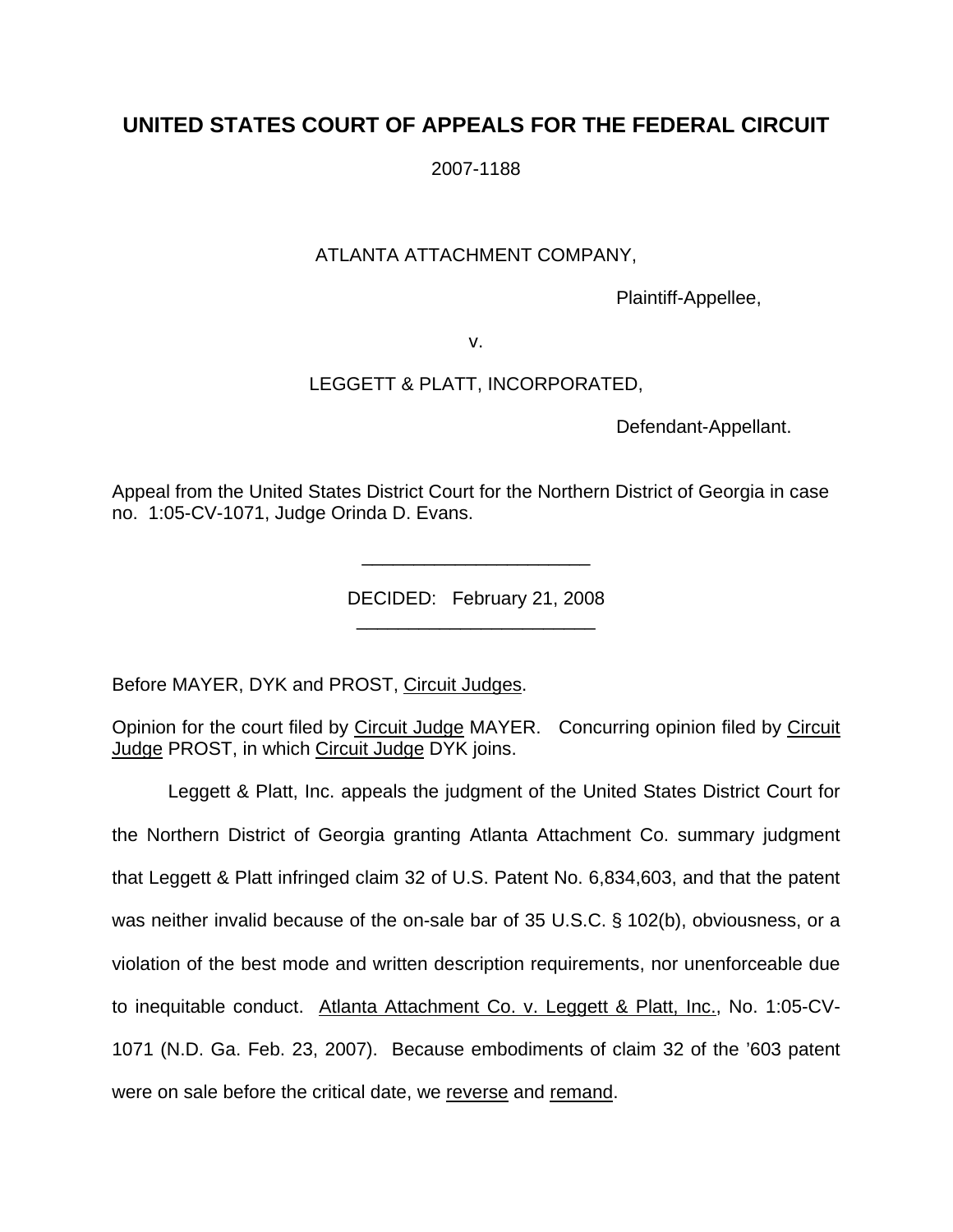#### BACKGROUND

Commercial sewing machine manufacturer Atlanta Attachment Co. developed the instant invention in response to a request from Sealy, Inc. to create an automatic gusset ruffler machine. The two agreed that if successful, Sealy would patent the invention, and Atlanta Attachment would sell only to Sealy. They further executed an agreement that Atlanta Attachment would keep the development confidential, although there was no obligation for Sealy to do the same. Both companies stated at trial that they verbally agreed to keep the development confidential. Atlanta Attachment developed a total of four prototypes which they presented for sale to Sealy along with offers to sell production models. Each prototype was sent to Sealy in succession, embodying improvements over the predecessor prototype. Atlanta Attachment claims that they earned no profit from these sales.

The first and second prototypes were quoted to Sealy in April of 1999 and January of 2000. Both prototype sales orders included quotations for sales of subsequent machines. Upon delivery, both prototypes were tested at Sealy's secure facilities, and Sealy made no commercialized products with the machines. Both prototypes required significant operator control. The first required the operator to control the ruffler and determine when the pleats were created, while the second could detect where to create a ruffle, but could only make the ruffle when commanded by the operator. Sealy gave Atlanta Attachment verbal comments about their necessary requirements on both machines, and then returned them to Atlanta Attachment.

Atlanta Attachment sent Sealy a quotation for a third prototype in September of 2000, and further sales orders were created for this machine on November 30, 2000,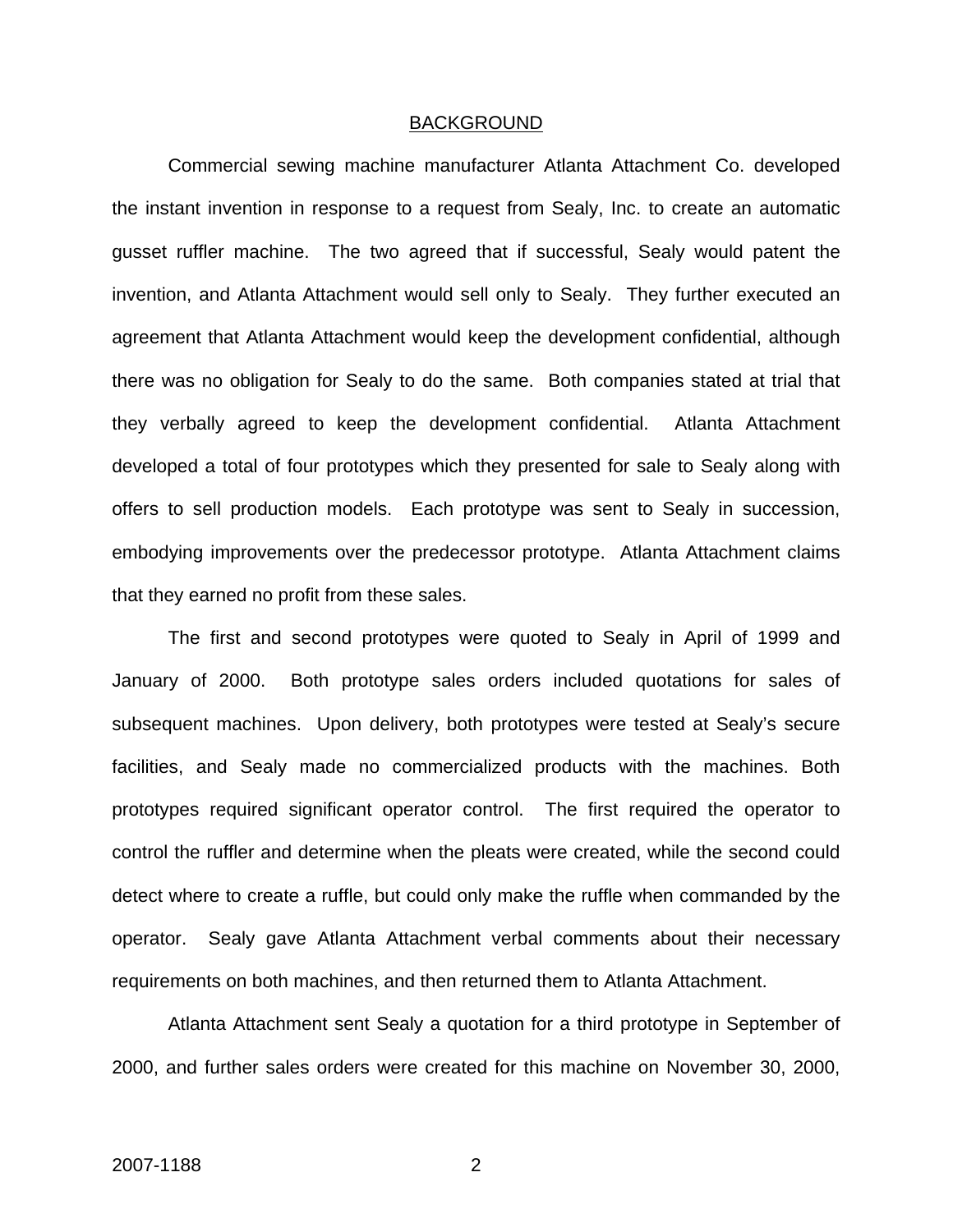and February 5, 2001. Sealy paid this last invoice. Instead of receiving it at their own facilities, Sealy representatives inspected the machine at Atlanta Attachment's facilities on February 7, 2001. This prototype adjusted sewing speeds without operator intervention, recognized the corner of a panel and automatically turned on the ruffling function and turned off the ruffler when complete.

The final prototype was delivered to Sealy on April 10, 2001, after the critical date of March 5, 2001. This prototype was substantially similar to the third prototype, the exception being the use of a pneumatic piston instead of an eccentric drive to control the pleat generator, and controlling the pleat generator independently of the sewing machine. Sealy experimented with this prototype until June of 2001, at which time improvements were made in light of the experimentation.

Ultimately, Sealy decided not to purchase machines from Atlanta Attachment, allowing Atlanta Attachment to seek sales elsewhere. On August 15, 2002, Atlanta Attachment filed U.S. Patent Application No. 10/219,837 for an "Attachment gusset with ruffled corners and system for automated manufacture of same," claiming priority to Provisional Application No. 60/362,025, filed March 5, 2002. The 10/219,837 application yielded U.S. Patent No. 6,834,603 ("'603 Patent"), issued on December 28, 2004. The patent is directed at a machine that automatically attaches a gusset to a panel of a pillowtop mattress, rotating the panels at the corners, and pleating the corners of the gusset.

Atlanta Attachment filed suit alleging that Leggett & Platt's GPT-1000 series sewing machines infringed claim 32 of the '603 patent:

32. A system for attaching a gusset to a panel, comprising: a. a gusset forming station for automatically forming the gusset from a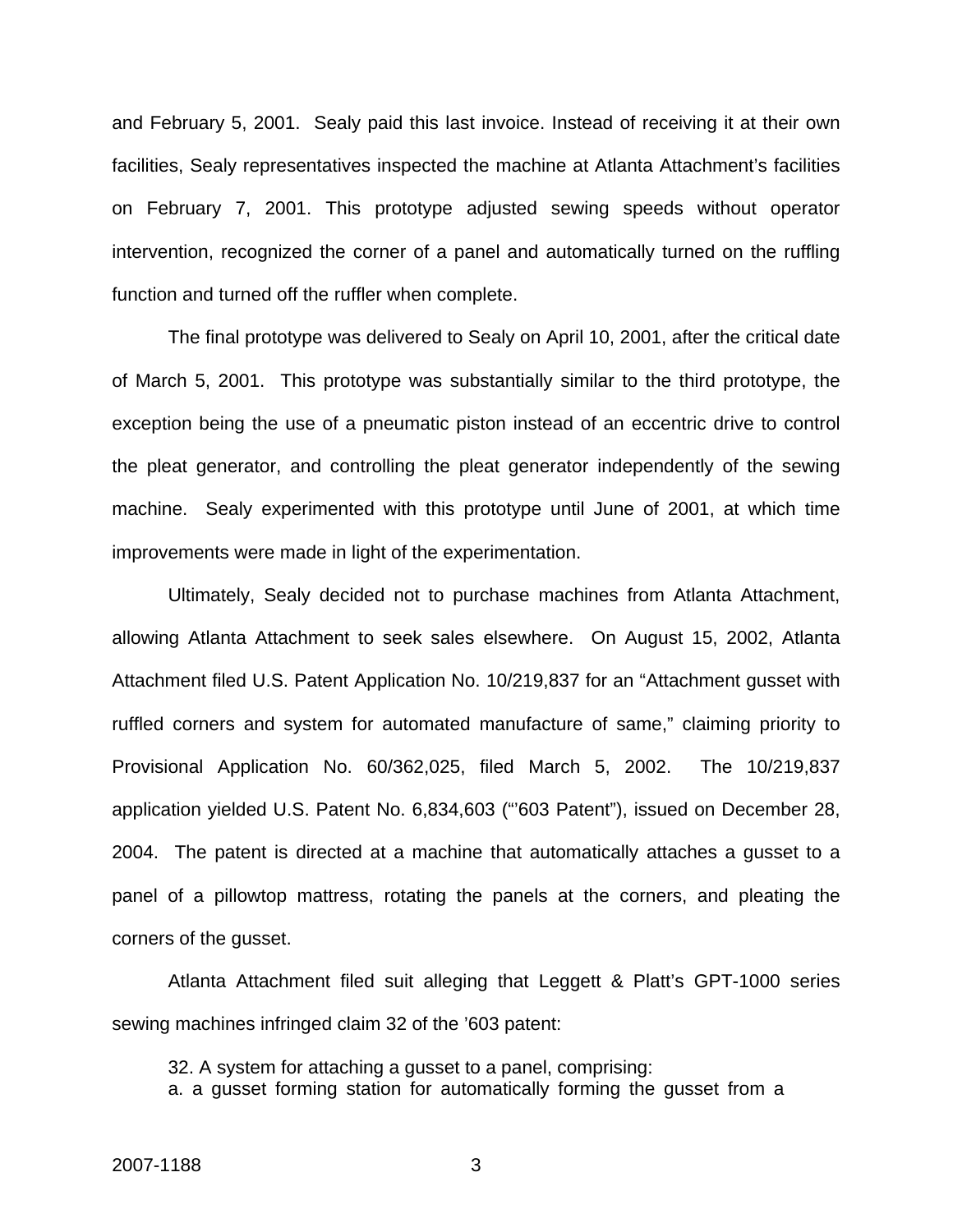strip of gusset material;

- b. a sewing table having an upper surface supporting the panel as the gusset is attached thereto;
- c. a sewing machine adjacent the upper surface of the sewing table, positioned along sewing path for the panel, for attaching the gusset to the panel;
- d. a pleat generator for forming at least one pleat in the gusset at a desired location about the panel, said pleat generator operated in timed relation with said sewing machine, sewing the gusset to the panel; and
- e. a system controller controlling a sewing operation for attaching the gusset to the panel, wherein said system control can control the sewing of the gusset to the panel at varying rates to enable high speed sewing of the gusset to the panel and sewing at a different rate for generation of the pleats in the gusset as needed.

Leggett & Platt responded that their machines do not infringe claim 32, and that claim 32 is invalid due to the on-sale bar, failing to satisfy the best mode and written description requirements, and obviousness, and the '603 patent is unenforceable due to inequitable conduct.

The district court construed the claim terms and by summary judgment held that the Leggett & Platt machines did infringe claim 32. Addressing the counterclaims, the district court determined that claim 32 was not invalid because the three pre-critical date prototypes were not on sale, because none of the pre-critical date prototypes reduced the limitations of claim 32 to practice, and because the prototype sales were experimental uses. The district court also held that Leggett & Platt had not proved a violation of the best mode or written description requirements, nor had it shown that claim 32 was obvious. Finally, the district court found no inequitable conduct because since the three prototypes were experimental and not disclosed to the public, they need not have been disclosed to the U.S. Patent and Trademark Office during prosecution.

Leggett & Platt appeals and we have jurisdiction under 28 U.S.C. § 1295(a)(1).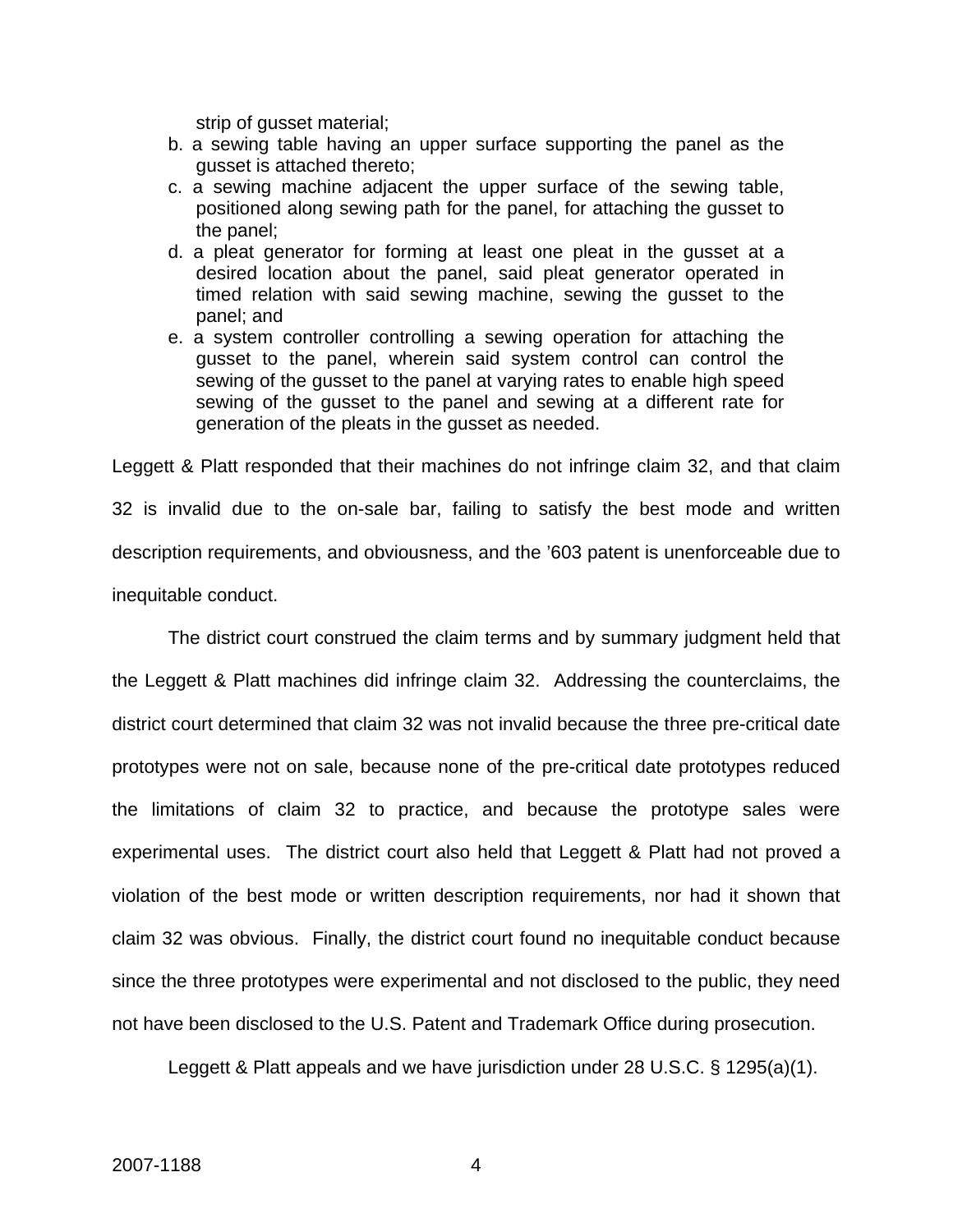#### DISCUSSION

We review a district court's grant of summary judgment de novo. Bose Corp. v. JBL, Inc., 274 F.3d 1354, 1358 (Fed. Cir. 2001). "Summary judgment is appropriate when there is no genuine issue as to any material fact and the moving party is entitled to judgment as a matter of law." Vanmoor v. Wal Mart Stores, Inc, 201 F.3d 1363, 1365 (Fed. Cir. 2000). Summary judgment is improper "if the evidence is such that a reasonable jury could return a verdict for the nonmoving party." Anderson v. Liberty Lobby, Inc., 477 U.S. 242, 248 (1986). When ruling on a motion for summary judgment, all of the nonmovant's evidence is to be credited, and all justifiable inferences are to be drawn in the nonmovant's favor. Id. at 255, 106 S.Ct. 2505.

Our patent laws deny a patent to an inventor who applies for a patent more than one year after making an attempt to profit from his invention by putting it on sale. 35 U.S.C. § 102(b); see also Elizabeth v. Am. Nicholson Pavement Co., 97 U.S. 126, 137 (1877). An invention is so barred when it was both the subject of a commercial offer for sale before the critical date and ready for patenting at the time of the offer. Pfaff  $v$ . Wells Elecs, Inc., 525 U.S. 55, 67, 199 S.Ct. 304, 311-12 (1998).

The overriding concern of the on-sale bar is an inventor's attempt to commercialize his invention beyond the statutory term. Netscape Commc'ns. Corp. v. Konrad, 295 F.3d 1315, 1323 (Fed. Cir. 2002). When the asserted basis of invalidity is an on-sale bar, the court should determine whether the subject of the barring activity met each of the limitations of the claim, and thus was an embodiment of the claimed invention. Id. (quotations removed). We focus on the third prototype because it contains each element of claim 32. (We reach whether each element was reduced to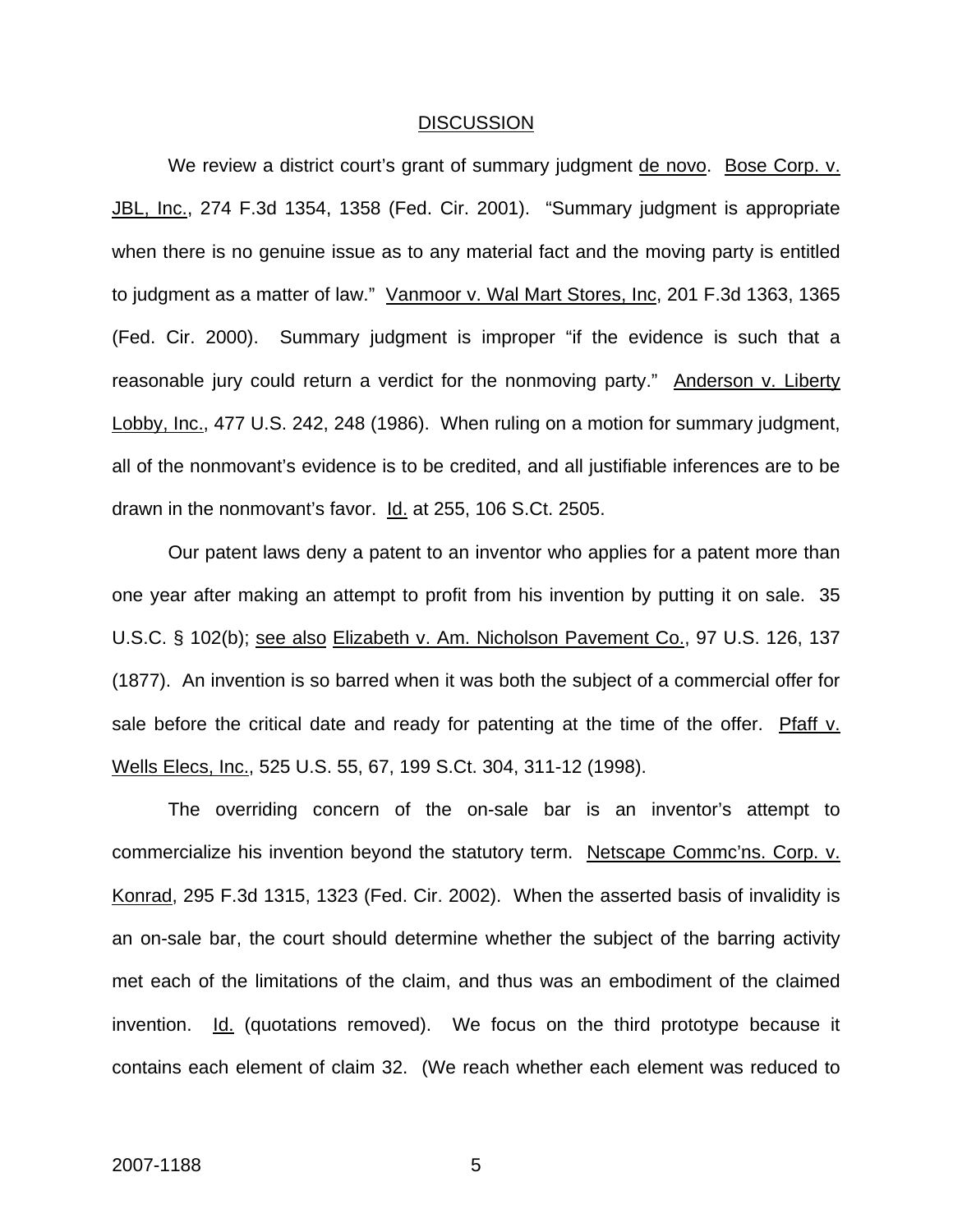practice infra, in discussing the second Pfaff prong.)

To meet the first, commercial offer, prong, the offer must be sufficiently definite that another party could make a binding contract by simple acceptance, assuming consideration. Netscape, 295 F.3d at 1323. In determining such definiteness, we review the language of the proposal in accordance with the principles of general contract law. Id. The law has long recognized a distinction between experimental usage and commercial exploitation of an invention. While "[a]ny attempt to use [an invention] for profit . . . would deprive the inventor of his right to a patent," an inventor's use "by way of experiment" does not bar patentability. Elizabeth, 97 U.S. at 137 (1877). Therefore, we must consider whether the suspect activities were experiments as opposed to an attempt to profit from the invention, that is, whether the primary purpose of the offers and sales was to conduct experimentation. Allen Eng'g Corp. v. Bartell Indus., 299 F.3d 1336, 1354 (Fed. Cir. 2002). Neither profit, revenue, nor even an actual sale is required for the use to be a commercial offer under section  $102(b) - an$ attempt to sell is sufficient if it rises to an offer upon which a contract can be made merely by accepting it. Although the third prototype was never actually delivered to Sealy, it was indeed sold to Sealy because Atlanta Attachment sent Sealy an invoice for the machine (an offer), and Sealy paid for the machine (an acceptance).

Atlanta Attachment responds that its sales to Sealy were experimental, because they were prototypes submitted to determine if the invention fit Sealy's requirements. However, experimentation conducted to determine whether the invention would suit a particular customer's purposes does not fall within the experimental use exception. Allen Eng'g, 299 F.3d at 1355 (citing In re Theis, 610 F.2d 786, 792 (CCPA 1979)).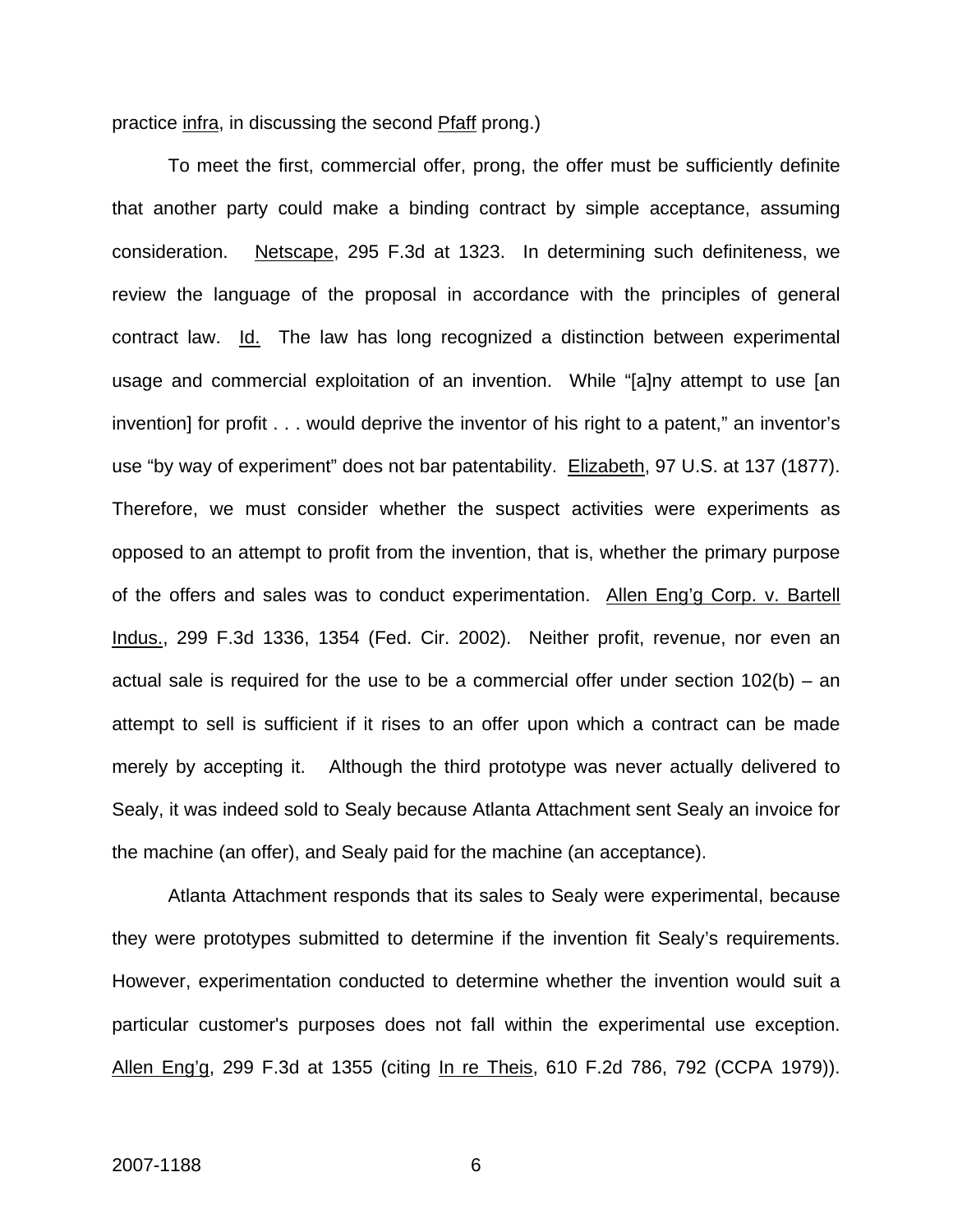Therefore, we are interested only in the actions of *Atlanta Attachment* (and not Sealy's experiments) in determining whether the machine was suitable to the purpose of the invention.

Additionally, Leggett & Platt is correct to emphasize that Atlanta Attachment did not retain control over the prototypes when they were in Sealy's possession. While we have held that control *may* not be the lodestar test in all cases, we have also said that it is important, and sometimes dispositive. Electromotive Div. of Gen. Motors Corp. v. Transp. Sys., 417 F.3d 1203, 1213 (Fed. Cir. 2005) (citing In re Hamilton, 882 F.2d 1576 (Fed. Cir. 1989)). In Allen Engineering, we simply catalogued a set of factors that previous cases had found instructive, and in some cases dispositive, for determining commercial offers versus experimental uses. 299 F.3d at 1353. The issue of control is dispositive here, therefore we need not review each factor set out there. Atlanta Attachment was not experimenting within the contemplation of the experimental use doctrine when it sold its invention to Sealy because Sealy performed the testing and because Atlanta Attachment did not have control over the alleged testing to establish experimentation. See Electromotive Div., 417 F.3d at 1213. The fact that Sealy experimented with the prototypes is immaterial because the experimental use exception only concerns the actions of the inventors and their agents, and Sealy was not under the inventors' control.

The first Pfaff prong is also met, and experimental use negated, because Atlanta Attachment had presented a commercial offer for sale of the invention en masse. Atlanta Attachment gave a quotation to Sealy dated September 27, 2000, for 50 production units, with "anticipate[d] installation of Production units to begin no later than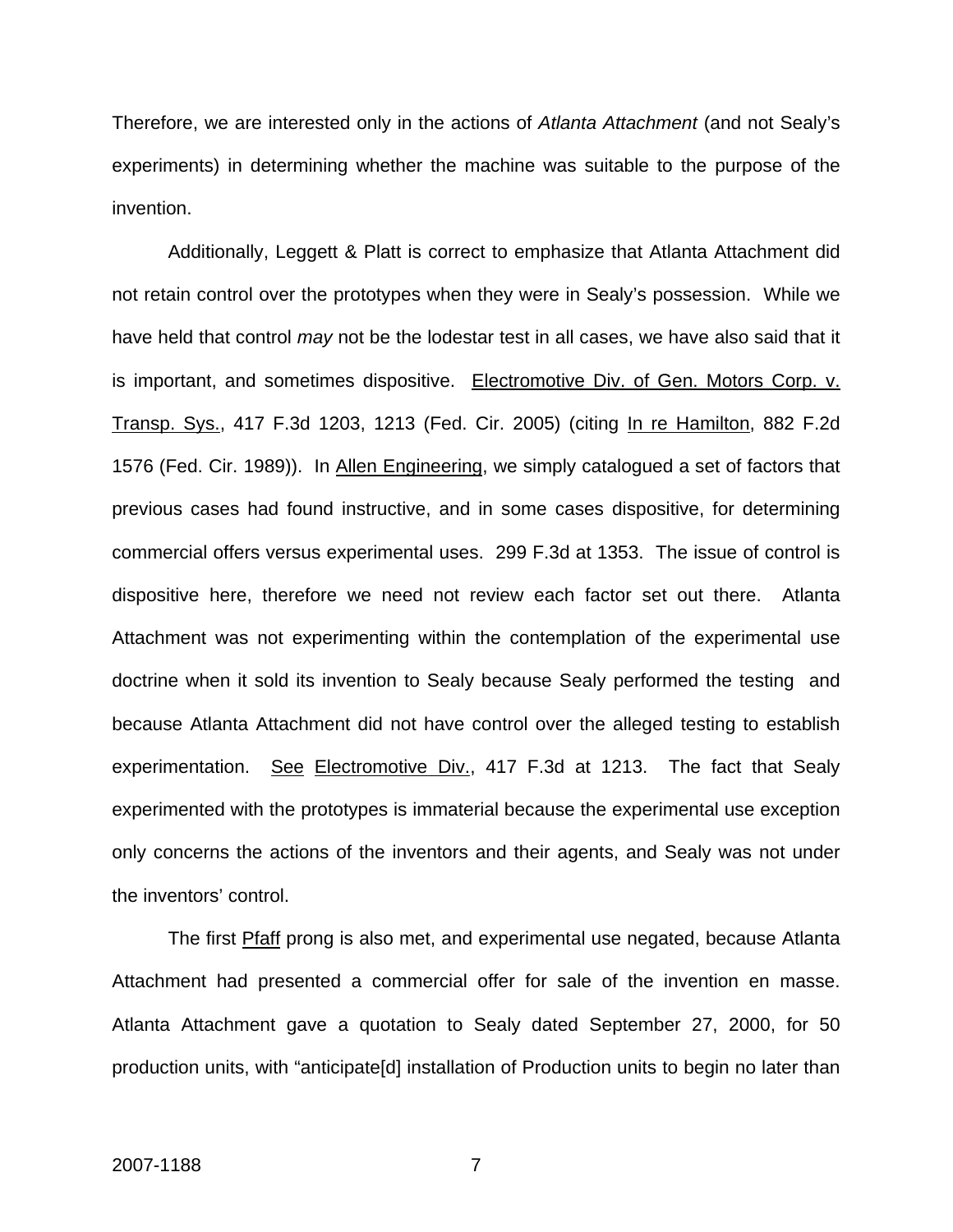March 2001." This offer occurred before the critical date of March 5, 2001. Furthermore, as Atlanta Attachment confirmed, the quotation became a contract with the signature of a purchasing entity. Therefore, this quotation constitutes an offer for sale that cannot avoid the on-sale bar via the experimental use exception. An offer to mass produce production models does not square with experimentation under any standard; it is commercial exploitation.

We now turn to the second Pfaff prong, ready for patenting. Contrary to Atlanta Attachment's argument, once there has been a commercial offer, there can be no experimental use exception. We also conclude that the third prototype was a reduction of claim 32 to practice, and therefore the invention was ready for patenting.

There are at least two ways to meet the ready for patenting prong: prior to the critical date the device was reduced to practice, or there is proof that "prior to the critical date the inventor had prepared drawings or other descriptions of the invention that were sufficiently specific to enable a person skilled in the art to practice the invention." Pfaff, 525 U.S. at 67-68. An invention is reduced to practice when it works for its intended purpose. Honeywell Int'l Inc. v. Universal Avionics Sys. Corp., 488 F.3d 982, 997 (Fed. Cir. 2007) (citing Eaton v. Evans, 204 F.3d 1094, 1097 (Fed. Cir. 2000)). An invention is said to work for its intended purpose when there is a demonstration of its workability or utility. Id. (citing Fujikawa v. Wattanasin, 93 F.3d 1559, 1563 (Fed. Cir. 1996)). Because the third prototype demonstrated the workability and utility of the invention of claim 32 during Atlanta Attachment's February 2001 demonstration to Sealy, claim 32 was reduced to practice, and thus ready for patenting.

The third prototype demonstrated its workability because the machine adjusted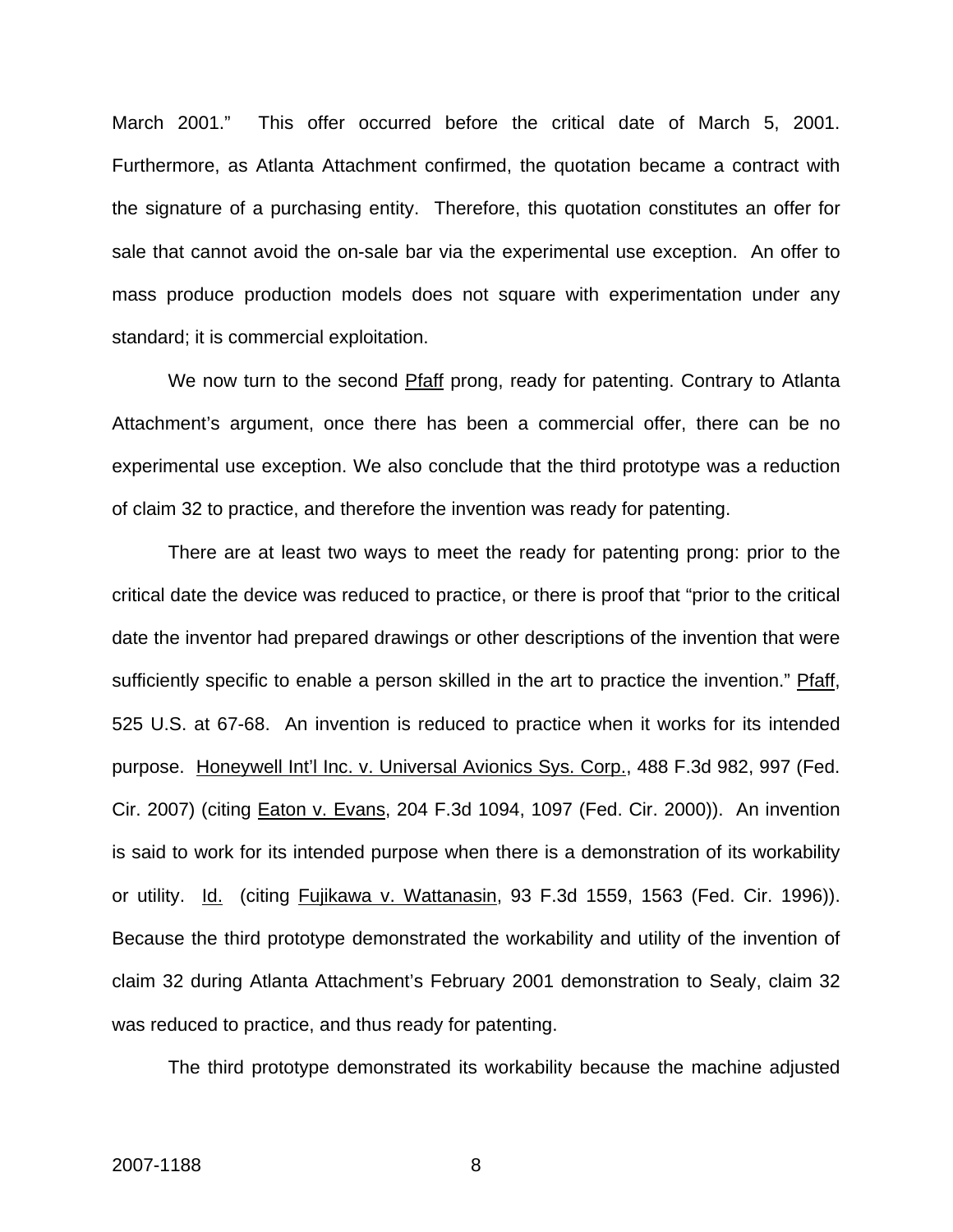sewing speeds without operator intervention, and appropriately at the corners of the panel (the desired locations) where it turned on the ruffler and attached a ruffled gusset corner. After passing the corner, it increased the speed again as intended.

Atlanta Attachment received comments from Sealy about the third prototype, and in response improvements to the prototype were included in a fourth prototype. The amount Sealy had paid for the third prototype was refunded upon delivery of the fourth prototype. The district court erred in concluding that these facts showed the third prototype was not suitable for its intended purpose. This is because an invention can be considered reduced to practice "even though it may later be refined or improved." New Railhead Mfg. L.L.C. v. Vermeer Mfg. Co., 298 F.3d 1290, 1297 (Fed. Cir. 2002). As to the "high speed" limitation of the system controller, the district court noted that the fourth prototype differed from the third in that the pleat generator was pneumatic driven instead of eccentric driven, and that the sole reason for the change was that the eccentric drive caused the machine to vibrate when operated at high speed. However, the court erroneously applied the reasoning of **Electromotive Division**, which said that an inventor is entitled to perfect claimed features as part of reducing the invention to practice. 417 F.3d at 1211. This refers to the applicability of the experimental use exception to the first prong of Pfaff, not whether or not an invention is reduced to practice. Consistent with the rule that later refinements do not preclude reduction to practice, it is improper to conclude that an invention is not reduced to practice merely because further testing is being conducted. Moreover, because vibration-free operation was not a claimed feature, it would only be relevant if the vibration actually prevented workability or utility of the invention. Atlanta Attachment has not presented such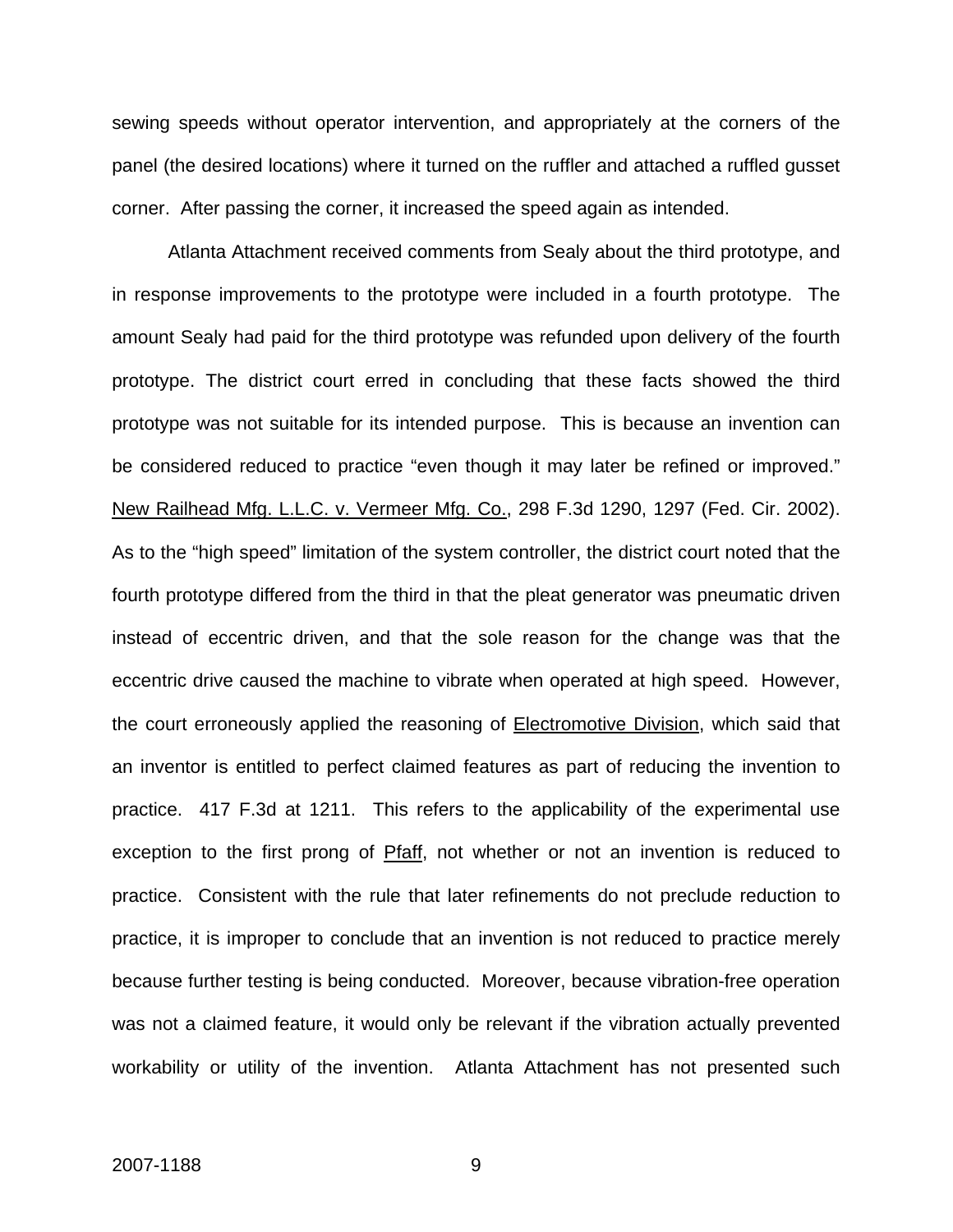evidence.

Atlanta Attachment also argues that the desired locations element was not reduced to practice in the third prototype because the pleat generator was coupled to the sewing head, limiting the machine to perform one ruffle and one stitch at a time. This it argues disallowed the placement of pleats in "desired locations" and multiple stitches per pleat ("timed relation"). However, claim 32 does not require an uncoupled pleat generator. The claim also does not require multiple stitches per pleat. In fact, the specification enables one pleat, one stitch operation. The district court construed the pleat generator element as "a device that generates a pleat in the gusset at a location about the panel where a pleat is wanted, in an operation timed with said sewing machine, sewing the gusset to the panel." Additionally, the specification of the '603 patent reads at column 4, lines 37-45: "The plunger assembly 446, in one embodiment, includes a pneumatic piston that is controlled so as to push the gusset material 314 into a ruffle when the needle 442 is in an 'up' position and to retract the ruffler foot 440 when the needle is in a down position." While improvements were possible and ultimately manufactured in the fourth prototype, these deficiencies in the third prototype did not prevent reduction to practice of the invention actually claimed. Therefore, because the third prototype was both the subject of a commercial offer for sale before the critical date and was reduced to practice at the time, claim 32 is invalid due to the on-sale bar of section 102(b).

Because the third prototype was on sale, we agree with Leggett & Platt that it was material to the examination. See Digital Control Inc. v. Charles Mach. Works, 437 F.3d 1309, 1318 (Fed. Cir. 2006) (noting that a reasonable examiner would have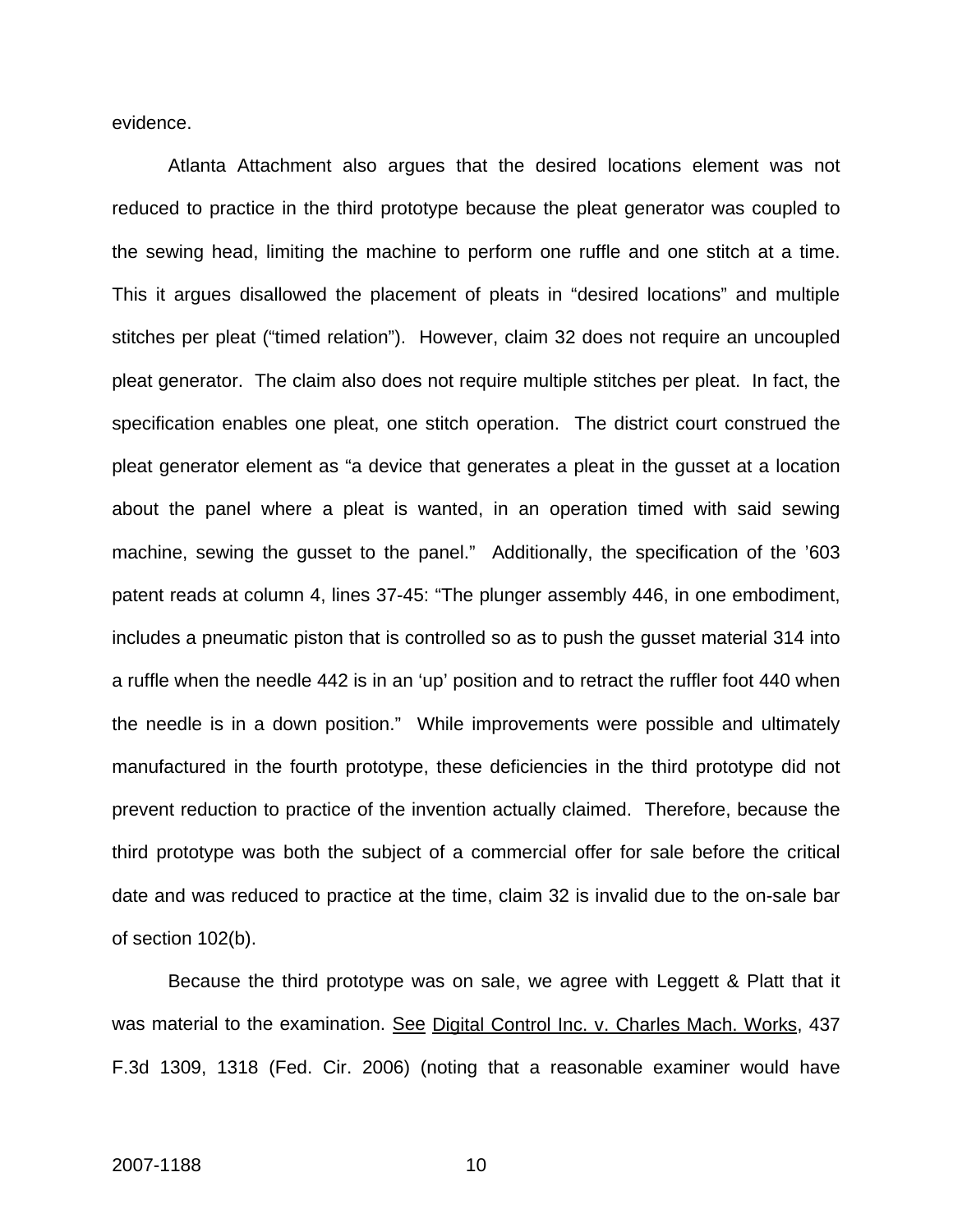considered the true nature of the invention's reduction to practice to be important in deciding to allow the claim). However, materiality does not presume intent. Manville Sales Corp. v. Paramount Sys. Inc., 917 F.3d 544, 552 (Fed. Cir. 1990). The district court did not consider intent after deciding the third prototype was an experimental use, leaving this issue of fact unresolved. We therefore must remand the case for the district court to reconsider the allegation of inequitable conduct.

### **CONCLUSION**

Accordingly, the judgment of the United States District Court for the Northern District of Georgia is reversed, and the case is remanded for further proceedings in accordance with this opinion.

### COSTS

Costs to Leggett & Platt.

### REVERSED and REMANDED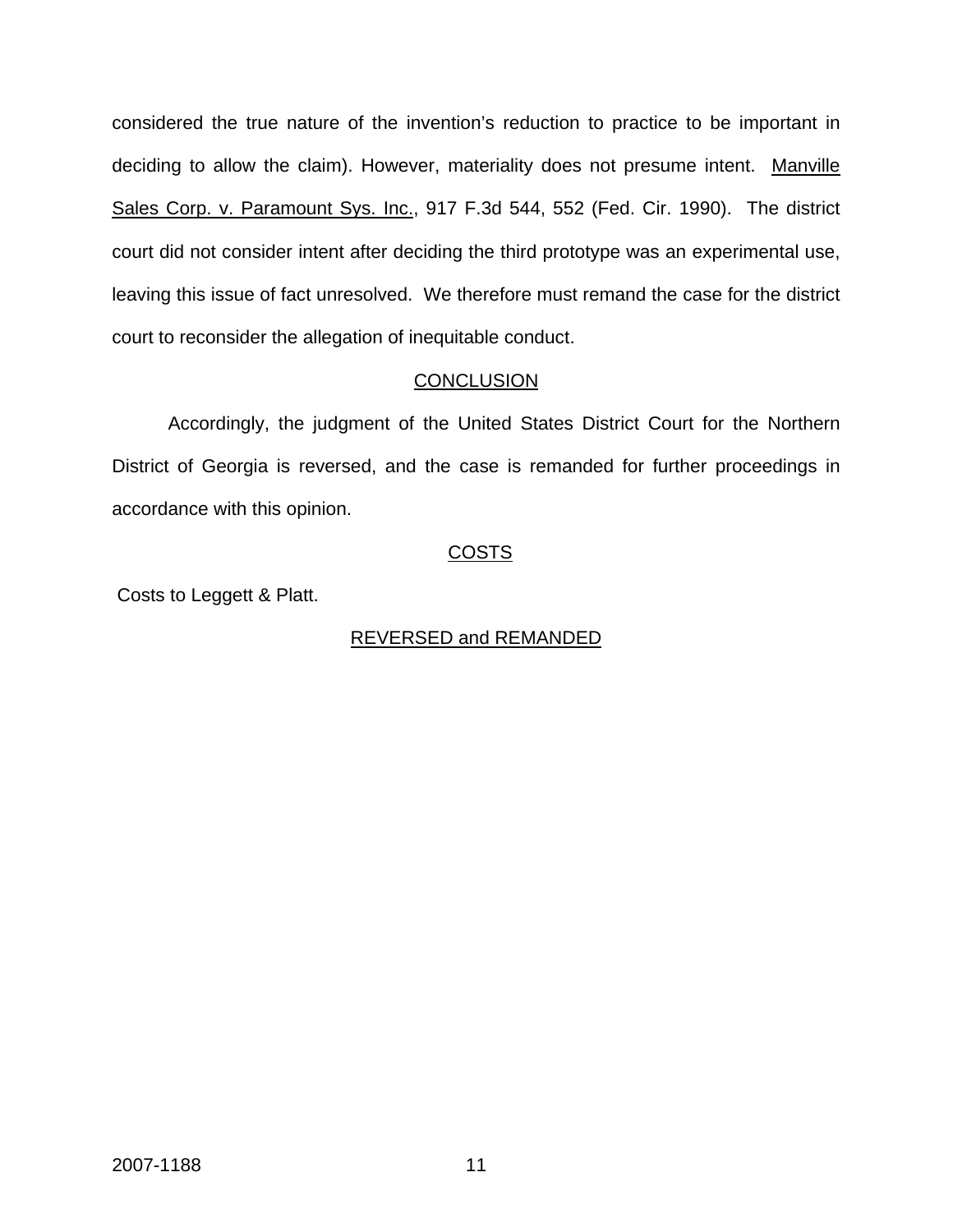## **United States Court of Appeals for the Federal Circuit**

2007-1188

### ATLANTA ATTACHMENT COMPANY,

Plaintiff-Appellee,

v.

### LEGGETT & PLATT, INCORPORATED,

Defendant-Appellant.

Appeal from the United States District Court for the Northern District of Georgia in case no. 1:05-CV-1071, Judge Orinda D. Evans.

PROST, Circuit Judge, concurring, with whom DYK, Circuit Judge, joins.

I agree with the majority opinion and fully join it. I write separately, however, to point out the confusion in our caselaw regarding the applicability of the experimental use doctrine to the two prong test for the on-sale bar. The Supreme Court's decision in Pfaff v. Wells Electronics, Inc. redefined our test for the on-sale bar and affected how the experimental use doctrine applies to alleged instances of invalidating prior use. 525 U.S. 55 (1998). Without considering these issues in a comprehensive manner in future cases, we will never escape from the confused status of our current caselaw.

The Supreme Court in Pfaff introduced an explicit test for the on-sale bar. Specifically, it created the two prongs of commercial sale and "ready for patenting," and distinguished "ready for patenting" from reduction to practice. As to the second prong, the Court stated, "one can prove that an invention is complete and ready for patenting before it has actually been reduced to practice." Id. at 66. This court, following pre-Pfaff decisions, has stated on several occasions, post-Pfaff, that the experimental use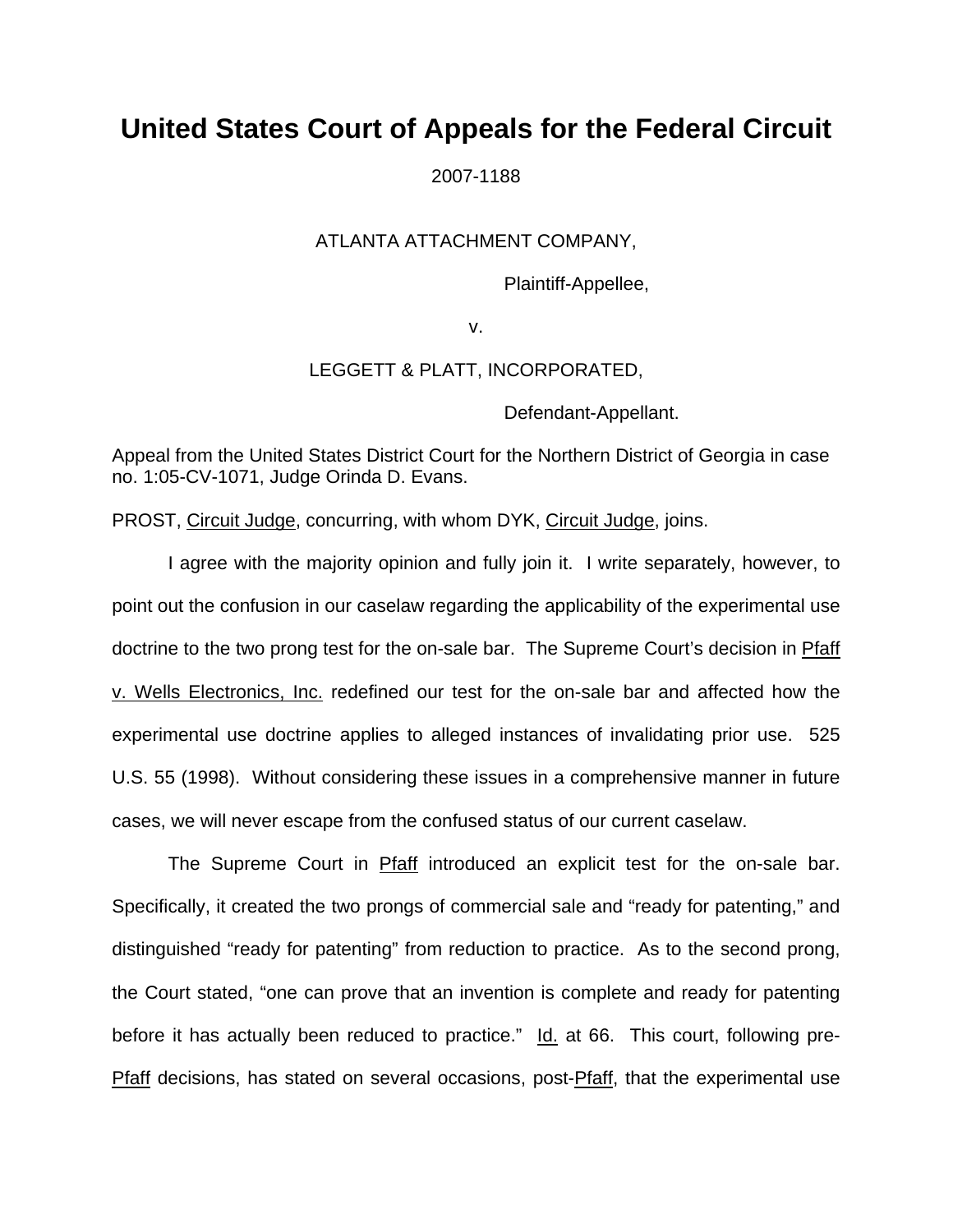doctrine cannot provide an exception to the on-sale bar once an invention is reduced to practice. Cargill, Inc. v. Canbra Foods, Ltd., 476 F.3d 1359, 1371 (Fed. Cir. 2007) (quoting Allen Eng'g Corp. v. Bartell Indus., Inc., 299 F.3d 1336, 1354 (Fed. Cir. 2002) (quoting EZ Dock, Inc. v. Schafer Sys., Inc., 276 F.3d 1347, 1357 (Fed. Cir. 2002) (Linn, J., concurring))); Allen Eng'g, 299 F.3d at 1354 (quoting **EZ Dock**, 276 F.3d at 1357 (Linn, J., concurring)); New Railhead Mfg., LLC v. Vermeer Mfg. Co., 298 F.3d 1290, 1297, 1299 (Fed. Cir. 2002); EZ Dock, 276 F.3d at 1357 (Linn, J., concurring); Zacharin v. United States, 213 F.3d 1366, 1369 (Fed. Cir. 2000)

If we were to accept that reduction to practice eliminates availability of the experimental use doctrine as a whole, the continuing viability of that doctrine would exist only between the time an invention is ready for patenting and the time it is reduced to practice. Such a result would severely restrict the rights of inventors to conduct ongoing work on an invention; they could do so only in private without using outside resources that may be necessary. Private work that is primarily experimental would not trigger the on-sale or public use bars to patentability in the first place, and thus has no need for the experimental use doctrine.

Pfaff indicates that the experimental use doctrine should apply more broadly than the limited period suggested by a reduction to practice cutoff. First, the Pfaff Court explicitly discusses the experimental use doctrine as it relates to the first prong, offering it as an example of how an "inventor can both understand and control the timing of the first commercial marketing of his invention." 525 U.S. at 67. This statement confirms the ongoing viability of the experimental use doctrine under the **Pfaff** prongs, calling into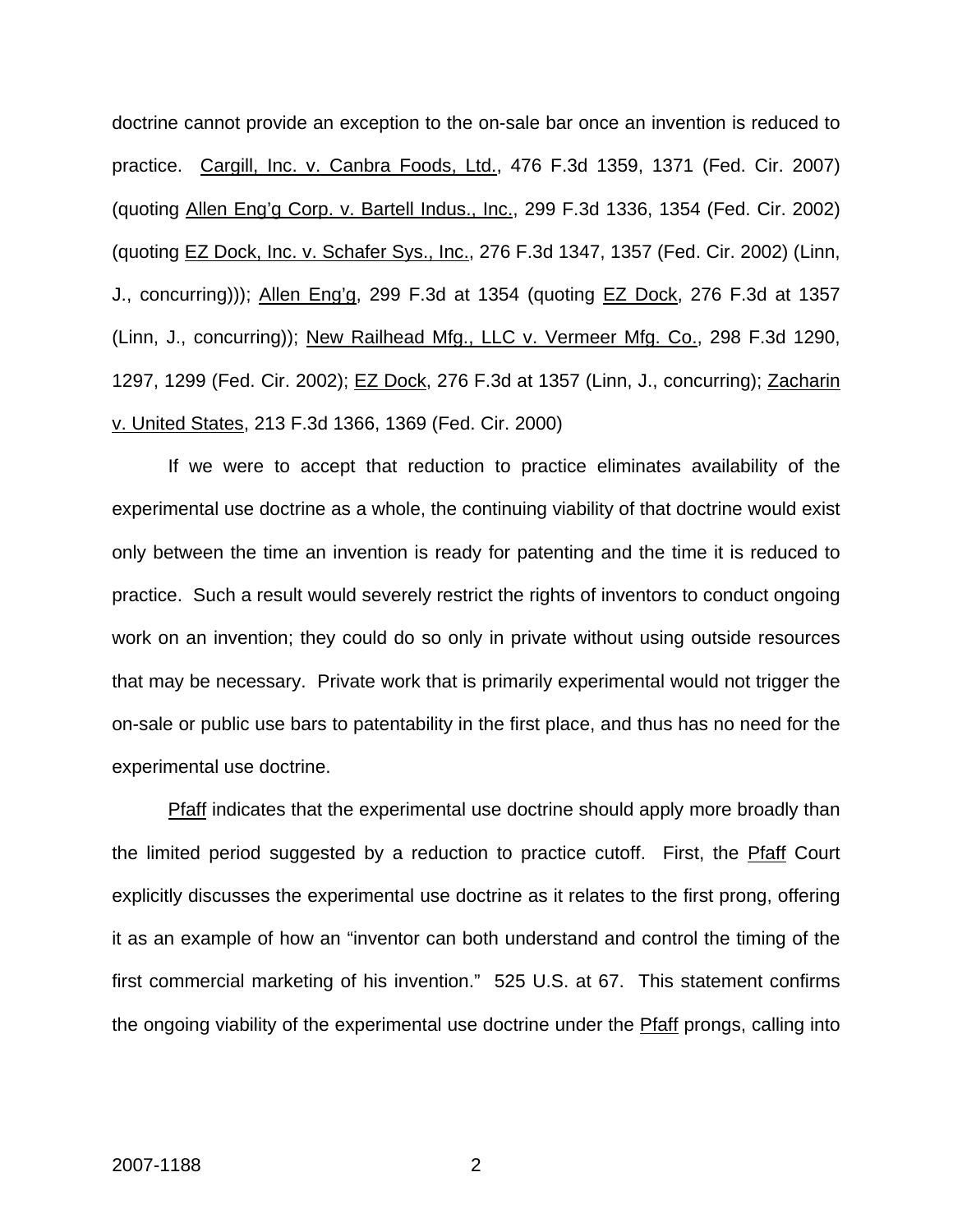question the idea that the doctrine only applies during the limited time between when an invention is ready for patenting and when it is reduced to practice.

Further, the Court stated that "invention" as used in 35 U.S.C. § 102(b) "must refer to a concept that is complete, rather than merely one that is 'substantially complete,'" and that "one can prove that an invention is complete and ready for patenting before it has actually been reduced to practice." Id. at 66. Such statements minimize the relevance of a distinction between "ready for patenting" and reduction to practice, other than as relaxing evidentiary requirements for proving the on-sale bar. Indeed, if the justification for eliminating the experimental use exception upon reduction to practice comes from completeness of the invention—and therefore a lack of need for further experimentation—then the exception should also not apply to protect an invention ready for patenting, a proposition flatly contradicted by Pfaff.<sup>[1](#page-14-0)</sup>

In other words, Pfaff suggests that the experimental use doctrine continues to provide a way for patentees to avoid invalidation through the on-sale bar. Because an invention is complete when it is either ready for patenting or reduced to practice, the experimental use doctrine must remain available after that stage. In my view, therefore, experimental use in this respect represents the counterpoint to commercial sale or public use. Assuming a complete invention, ready for patenting, inventors should be able to continue to privately develop any claimed aspect of that invention without risking

<span id="page-14-0"></span> <sup>1</sup>  $1$  Use of the phrase "experimental use exception" does not imply that the experimental use doctrine is a free-standing doctrinal exception to a statutory bar; the experimental use doctrine is more accurately characterized as a negation of a statutory bar. EZ Dock, 276 F.3d at 1351 (noting that "[t]his court has repeatedly stressed that evidence of experimental use does not give rise to a free-standing doctrinal exception to statutory bars, but instead operates to negate application of section 102(b)").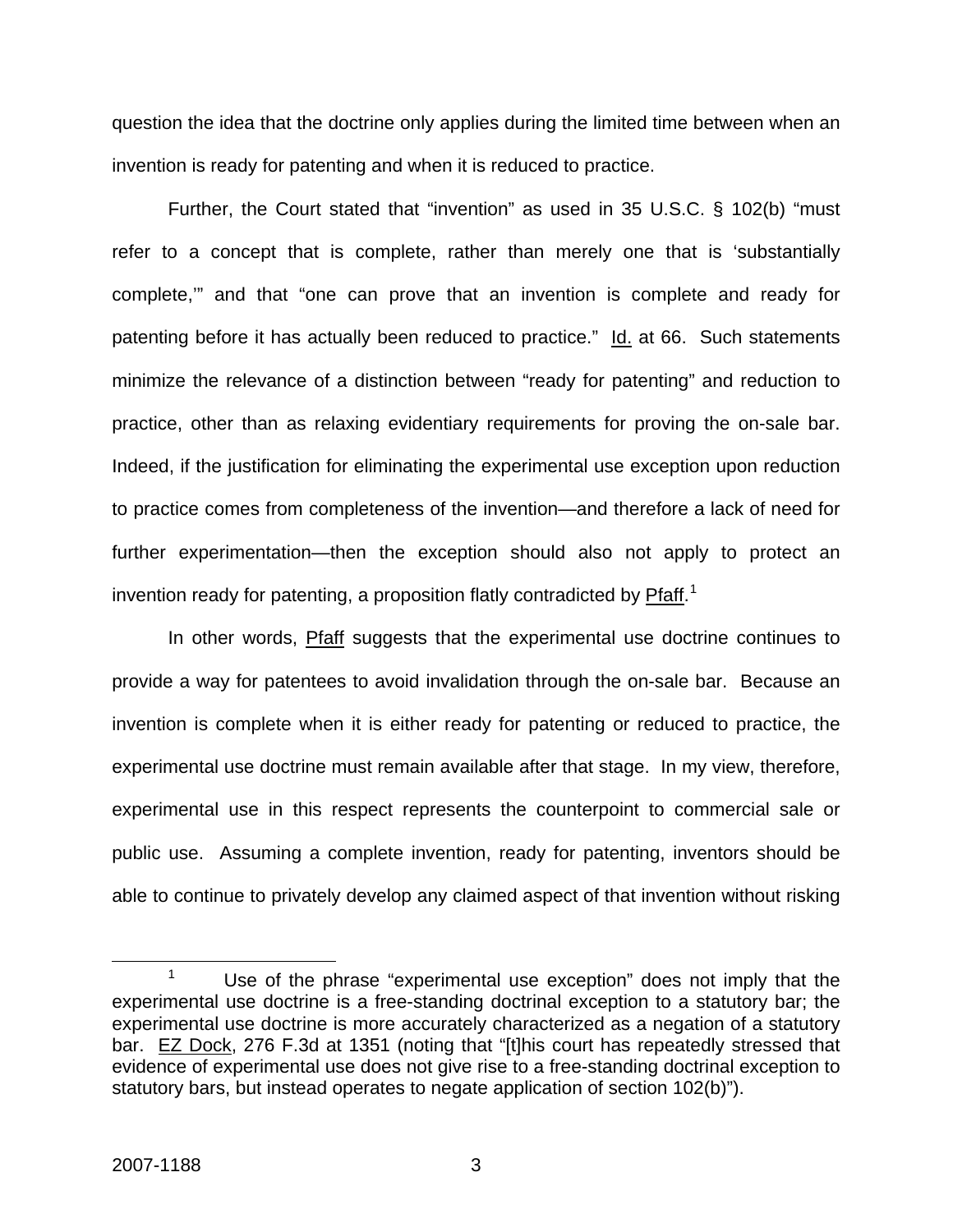invalidation, if they conduct development activities in a way that is neither public nor simply commercial, even if there is some commercial benefit to the inventor in connection with the experimental use. $2$  Such development should fall under the post-Pfaff application of the experimental use doctrine, and should be protected if it satisfies the first prong of Pfaff—i.e., it is neither a simply commercial offer for sale nor a public use.

When the inventor conducts a commercial transaction in order to facilitate development, but the development activity meets the requirements of the experimental use doctrine, the inventor avoids the on-sale bar. This exception to the on-sale bar does not evaporate upon reduction to practice. In essence, just as inventors could develop any aspect of the invention privately, they may employ the concepts of agency and confidentiality to also accomplish the same result.

In the present case, as the majority opinion demonstrates, Atlanta Attachment cannot use the experimental use doctrine to avoid the first prong of the on-sale bar because it did not demonstrate experimental, rather than simply commercial, purposes for the sale. Similarly, the quote for fifty "production unit" machines separately demonstrates an offer to sell with simply commercial intent. Both the sale and offer to sell conclusively demonstrate satisfaction of the first Pfaff prong. The experimental use doctrine is inapplicable.

<span id="page-15-0"></span> $\frac{1}{2}$ <sup>2</sup> The experimental use doctrine would apply if the use or sale was primarily experimental. See, e.g., Electromotive Div. of Gen. Motors Corp. v. Transp. Sys. Div. of Gen. Elec. Co., 417 F.3d 1203, 1210 (Fed. Cir. 2005) ("[W]e observe that the first prong of the Pfaff test entails an assessment of whether the circumstances surrounding a precritical date sale objectively show that it was primarily made for experimentation.").